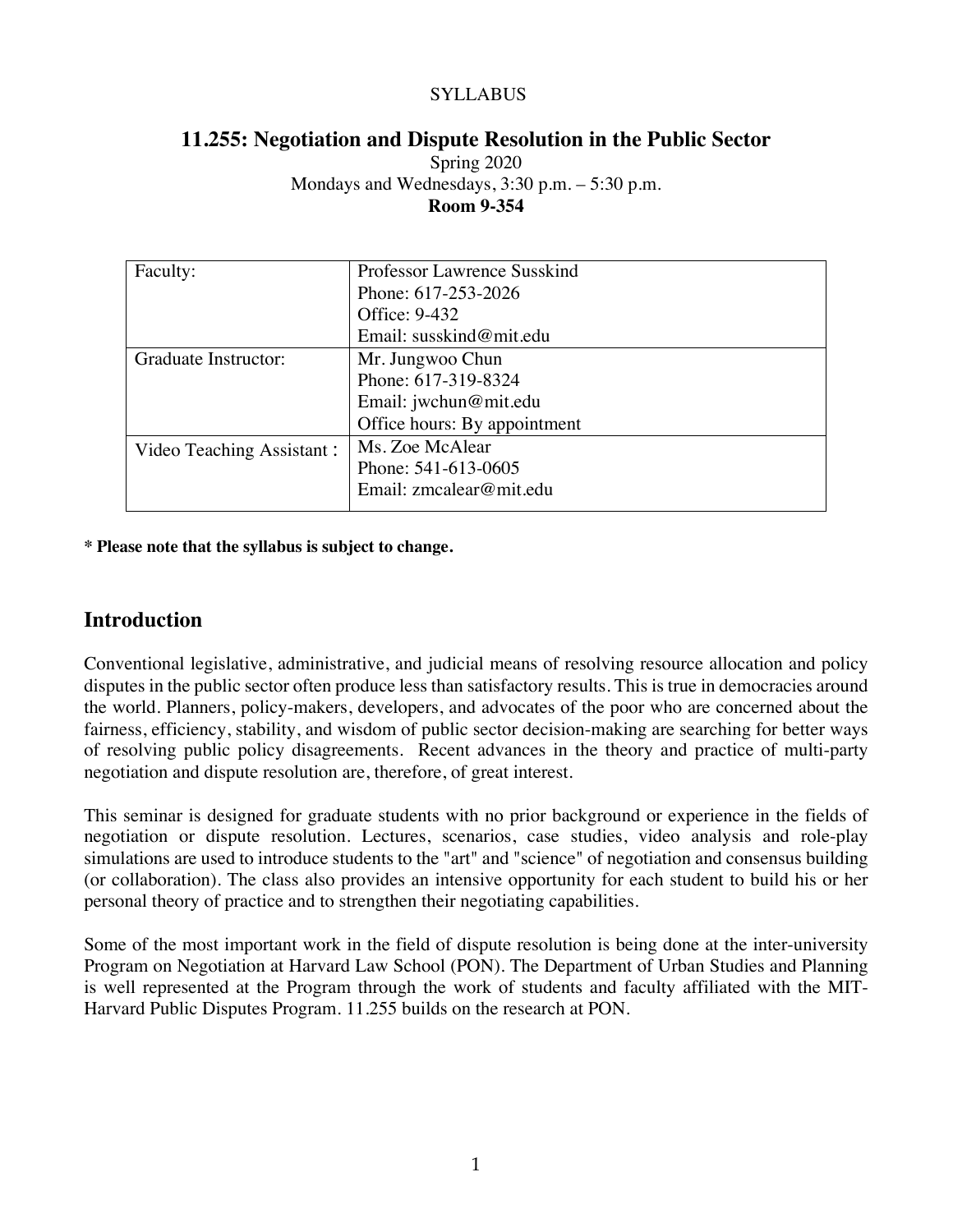## **Course Logistics and Participation**

**Required Texts:** *These books can be found at the MIT Coop and in used form on Amazon. They are also on reserve in Rotch Library in the MIT School of Architecture and Planning.)*

Roger Fisher and William Ury**, Getting to Yes,** (Penguin, New York), 2011 (paperback, updated revised edition). *This is a short paperback. Please read before the 5th class session.*

Lawrence Susskind and Jeffrey Cruikshank**, Breaking the Impasse: Consensual Approaches to Resolving Public Disputes** (Basic Books, New York), 1987, (paperback). *This is background reading. Please read the first four chapters before the 2nd class session.*

Lawrence Susskind and Jeffrey Cruikshank**, Breaking Robert's Rules** (Oxford University Press, New York) 2006, (paperback). *This is background reading. Please read Part 1 before the 6th class session.*

Lawrence Susskind**, Good for You, Great for Me: Finding the Trading Zone and Winning at Win-Win Negotiation** (Public Affairs, New York), 2015. *Kindle version available online from Amazon.*

**All additional readings will be available on Stellar.** All class announcements, assignments and due dates, along with updates to this syllabus will be posted on the Stellar web page, so students should check the site regularly.

**Role-play simulation (RPS) exercises:** Participation in all of the role-play simulations is required. Short self-reflection memos reviewing the results of each of the negotiation simulations are required from all students for every game. RPS negotiations will be videotaped to enhance student learning. **After each RPS exercise, students are required to provide written feedback (1-2 paragraphs) to their respective partners**.

**Scenarios:** Every student is expected to come to class familiar with the assigned scenarios - when applicable - and ready to apply the ideas covered in the assigned readings. Scenario leaders (each student will fill this role twice over the course of the semester) have the added responsibility of preparing a twopage framing memo in advance of the scenario and facilitating discussion about the scenario in small groups; see further guidelines below.

All negotiation self-reflection memos and scenario framing memos must be posted on the 11.255 Stellar class site as **PDF documents** by the assigned due date. **Please do not submit assignments as Word documents or in other formats.** 

**Office hours:** The Graduate Instructor (Jung) will be available to meet with students by appointment. In addition, if you would like to set up a time to see Professor Susskind, please contact his assistant Sossi Aroyan (sossi@cbi.org).

**Making Up Missed Negotiation Simulations:** Participation in all of the role-play simulations is required. If a student misses a negotiation simulation, it is that student's responsibility to make up the missed work on their own time, either with classmates or friends. Students should arrange to pick up game materials for the make-up simulations from Jung. Students are expected to complete the simulation and submit their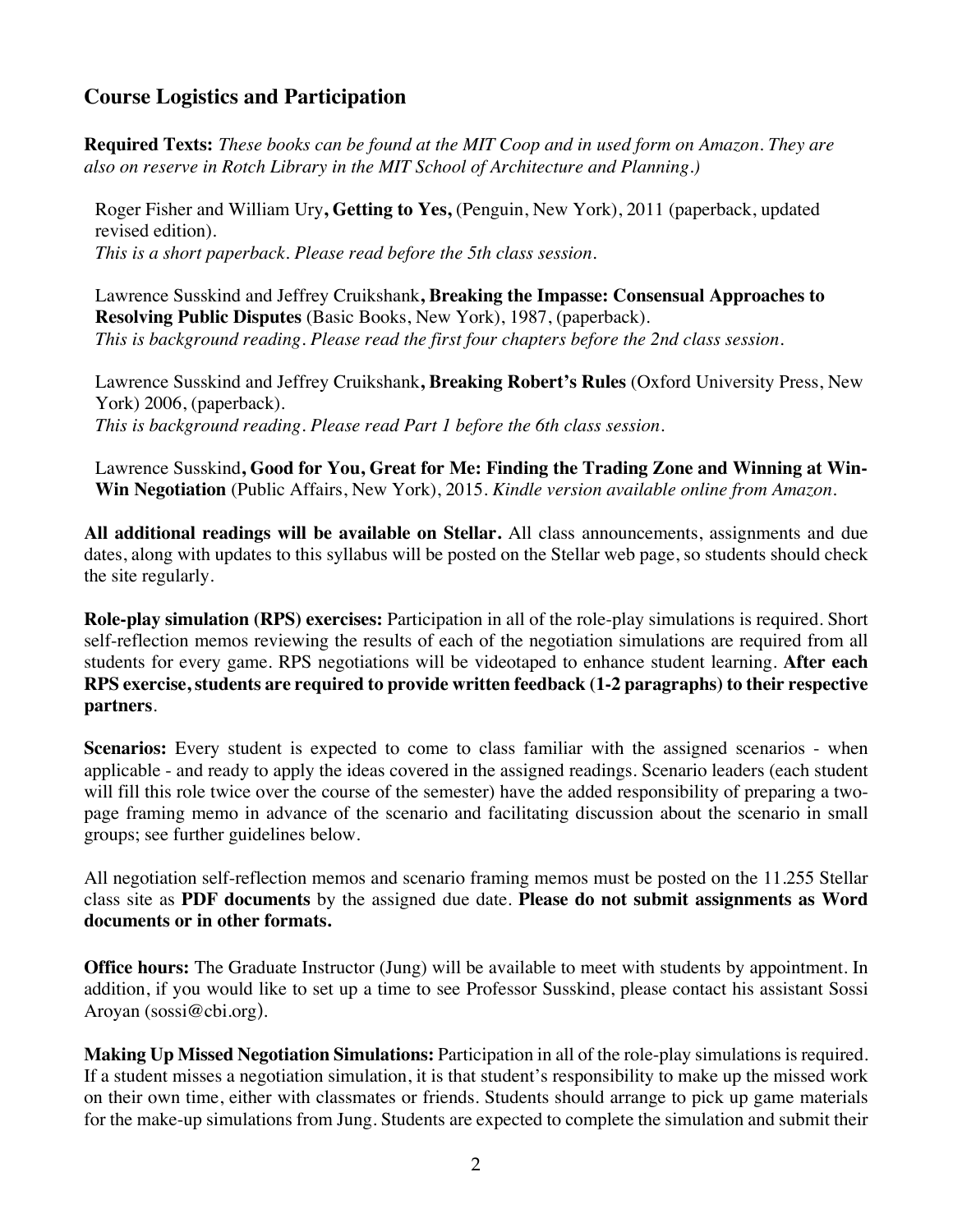reflections by the original due date, unless otherwise arranged with the teaching staff.

# **Grading and Assignment Guidelines**

#### **Grades are based on the various course elements as follows:**

- Facilitation of two scenario discussions, including the preparation of two framing memos in advance (20%)
- Self-reflection memos (no more than 500 words), one for each game. Feedback (1 to 2 paragraphs) to each student's negotiating partner, one for each game. (30%)
- Video presentation  $(15%)$
- In-class final exam  $(20\%)$
- Class participation/attendance, especially in role plays (15%).

#### **Self-reflection memos and Scenario framing memos will be graded as follows:**

- Memos that show only a minimal attempt to address the questions or the assigned material, or which are poorly written, will receive a check-minus (i.e., a grade of C+ to B-).
- An acceptable effort will get a check (i.e., a grade of B to A-)
- A superior level of effort will get a check-plus (i.e., a grade of A to  $A+$ ).
	- o Strong self-reflection memos will draw on class readings and lectures to help make sense of the game experience.
	- o Strong scenario leadership memos will, as explained above, draw on class readings and lectures to reflect on the scenario.

Late assignments: Assignments turned in late will be marked down. Assignments will not be accepted if they are over a week late, unless special arrangements were made with the Instructor.

**Guidelines for role play self-reflection memos:** Following each negotiation simulation, all students are responsible for assessing their own performance and commenting on what worked well and less well. Each student will prepare a personal reflection (one-page) reviewing what they learned from the role play about their own negotiating capabilities.

**Guidelines for negotiating partner feedback:** Each student will be paired up at the beginning of the semester. After each RPS exercise, each student will provide a one to two paragraph feedback (or a set of comments and suggestions) to her/his partner via email and **copy Jung (jwchun@mit.edu)**.

**Guidelines for scenario leaders:** Scenario leaders are responsible for preparing a 1-2 page (single spaced) framing memo in advance of their assigned scenario. *This memo is to be uploaded to Stellar one day before class the scenario will be discussed*. The memo should clearly express the leader's ideas and approach to the scenario and serve as a template for facilitating a small group discussion. Drawing on the readings and class lectures, the small groups should analyze the scenario together. Scenario leaders should help the group:

- Identify the choices that the stakeholders in the scenario must make;
- Determine which principles the stakeholders should (or might) rely on in making these choices;
- Identify what negotiation or consensus building strategies the stakeholders might pursue, based on their priorities;

- Assess potential problems that the stakeholders may encounter.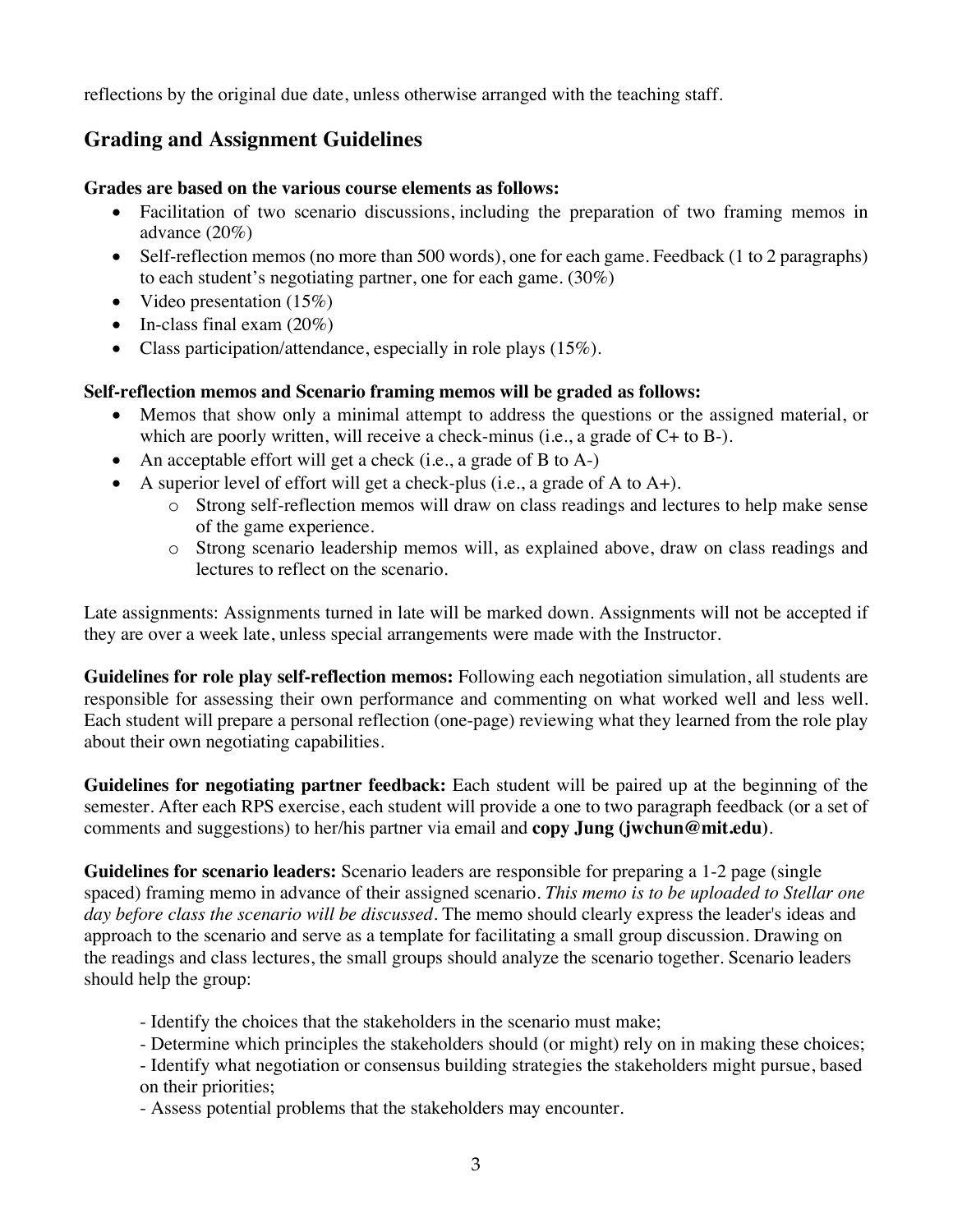Through the exchange of perspectives on these issues, students will have an opportunity to think hard about their personal theories of practice, improve their ability to analyze negotiation and dispute resolution situations, and craft appropriate negotiation strategies.

**Guidelines for video presentations:** Every student will be asked to make **one video presentation**. Once the class roster is final, each student will be assigned to one of the RPS exercises. On the day of the RPS exercise, each assigned student will be given an iPad to video record one of the groups conducting their negotiation exercise. This footage will then need to be edited into a "highlight reel" of no more than 5 - 6 minutes. Titles and subtitles will need to be added. The point of the video is to document how the videographer thinks the negotiators handled important aspects of the assignment. There will be a TA assisting with video production. Each video producer will lead a short class discussion of his or her composite video.

| <b>COURSE SCHEDULE</b> |              |                                                                                                                                                                                                                                                                          |
|------------------------|--------------|--------------------------------------------------------------------------------------------------------------------------------------------------------------------------------------------------------------------------------------------------------------------------|
| Focus                  | Date         | <b>Topic and Readings</b>                                                                                                                                                                                                                                                |
|                        | $\sqrt{2/3}$ | Democratic Decision-making: An Overview                                                                                                                                                                                                                                  |
|                        |              | <b>Assigned Reading:</b><br>Shapiro, Ian (2003). The State of Democratic Theory. Princeton,<br>NJ: Princeton University Press. pp. 10 - 34 (stellar)                                                                                                                     |
|                        | $\sqrt{2/5}$ | Deliberation vs. Dispute Resolution in the Public Sector                                                                                                                                                                                                                 |
| <b>PART I:</b>         |              | <b>Assigned Readings:</b><br>Susskind, Lawrence and Jeffrey Cruikshank (1987). Breaking                                                                                                                                                                                  |
| <b>INTRODUCTION</b>    |              | the Impasse: Consensual Approaches to Resolving Public<br><b>Disputes.</b> New York: Basic Books. Chapters $1 - 4$ . (book)                                                                                                                                              |
|                        |              | Susskind, Lawrence (2006). Arguing, Bargaining and Getting<br><b>Agreement.</b> The Oxford Handbook of Public Policy (Oxford<br>Handbooks of Political Science, Vol. 10). M. Moran, M. Rein,<br>and R.E. Goodin (eds.) Oxford, UK: Oxford University Press.<br>(stellar) |
|                        |              | Susskind, Lawrence (2007, October 12). Consensus Building,<br>Dispute Resolution and Social Justice. Fordham Urban Law<br>Review. Pp. 185 - 203. (stellar)                                                                                                               |
|                        |              | Forester, John (2019). Five generations of theory-practice<br>tensions: enriching socio-ecological practice research. Socio-<br>Ecological Practice Research. (stellar)                                                                                                  |
|                        | 2/10         | <b>Introduction to Negotiation: Playing the Traditional Game Well</b>                                                                                                                                                                                                    |

# **Outline of Class Sessions**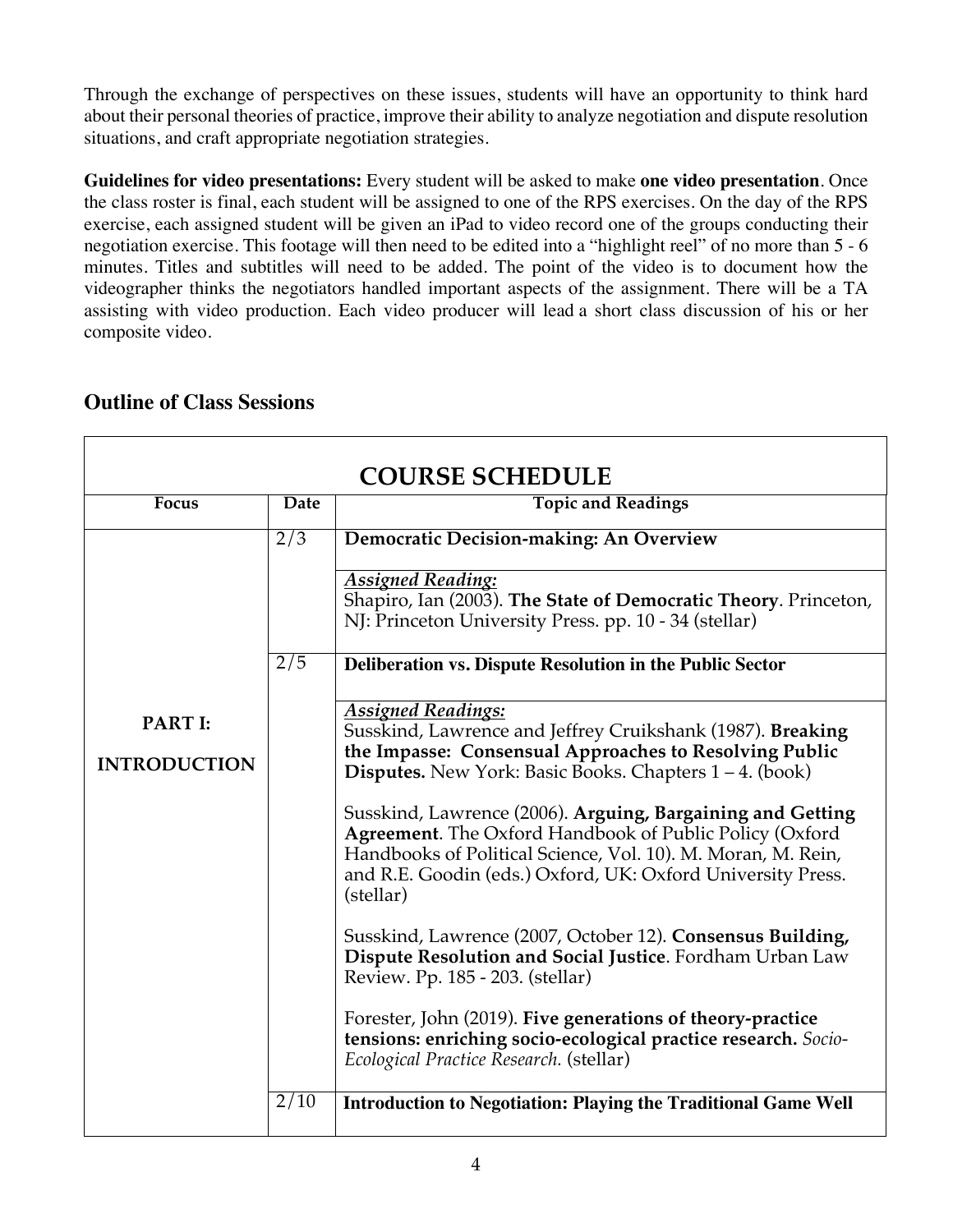|                    |      | Game #1: Parker v. Gibson + Debriefing                                                                                                                                                                                                           |
|--------------------|------|--------------------------------------------------------------------------------------------------------------------------------------------------------------------------------------------------------------------------------------------------|
|                    |      | <b>Assigned Reading:</b><br>Lewicki, Roy J. and Joseph A. Litterer (1985). Strategy and<br>Tactics of Distributive Bargaining. Negotiation: readings,<br>exercises, and cases, 2nd ed. Homewood, IL: R.D. Irwin. Pp. 75-<br>$100.$ (stellar)     |
|                    |      | Raiffa, Howard (1982). The Art and Science of Negotiation.<br>Cambridge, MA: Harvard University Press. Chapter 2 (pp. 35-<br>43). (stellar)                                                                                                      |
| <b>PART II:</b>    | 2/12 | Playing the Traditional Game Well (Framing, Anchoring and<br><b>Managing the Pattern of Concessions)</b>                                                                                                                                         |
| <b>NEGOTIATION</b> |      | Scenario #1: Traditional Negotiation Game                                                                                                                                                                                                        |
| <b>THEORY</b>      |      | <b>Assigned Reading:</b>                                                                                                                                                                                                                         |
|                    |      | Bazerman, Max H. and Margaret A. Neale (1992). Negotiating<br>Rationally. New York: Simon & Schuster Inc. Pp. 1-64. (stellar)                                                                                                                    |
|                    | 2/17 | NO CLASS - Presidents' Day                                                                                                                                                                                                                       |
|                    | 2/18 | (MONDAY SCHEDULE OF CLASSES TO BE HELD)<br><b>Consensus Building: Introduction to the Mutual Gains</b><br><b>Approach (MGA) to Negotiation</b><br>Scenario #2: The Consensus Building Approach                                                   |
|                    |      | <b>Assigned Reading:</b>                                                                                                                                                                                                                         |
|                    |      | Susskind, Lawrence and Jeffrey Cruikshank (2006). Breaking<br>Robert's Rules: The New Way to Run Your Meeting, Building<br>Consensus, and Getting Results. New York: Oxford University<br>Press. Part 1 (book; please read as much as possible). |
|                    |      | <b>Mutual Gains Approach to Negotiation: A Four Step Process</b><br>(handout plus laminated card)                                                                                                                                                |
|                    |      | Fisher, Roger and William Ury (2011) Getting to Yes, updated<br>revised edition. New York: Penguin. (book)                                                                                                                                       |
|                    | 2/19 | <b>MGA Continued</b>                                                                                                                                                                                                                             |
|                    |      | Game #2: Bakra Beverage (iDecisionGames) + Debriefing                                                                                                                                                                                            |
|                    | 2/24 | <b>Value Creation and Integrative Bargaining</b>                                                                                                                                                                                                 |
|                    |      | <b>Assigned Reading:</b>                                                                                                                                                                                                                         |
|                    |      | Lewicki, Roy J. and Joseph A. Litterer (2009). Strategy and<br>Tactics of Integrative Bargaining. Negotiation: readings,<br>exercises, and cases, 6th ed. Homewood, IL: R.D. Irwin. Pp. 71-<br>$106.$ (stellar)                                  |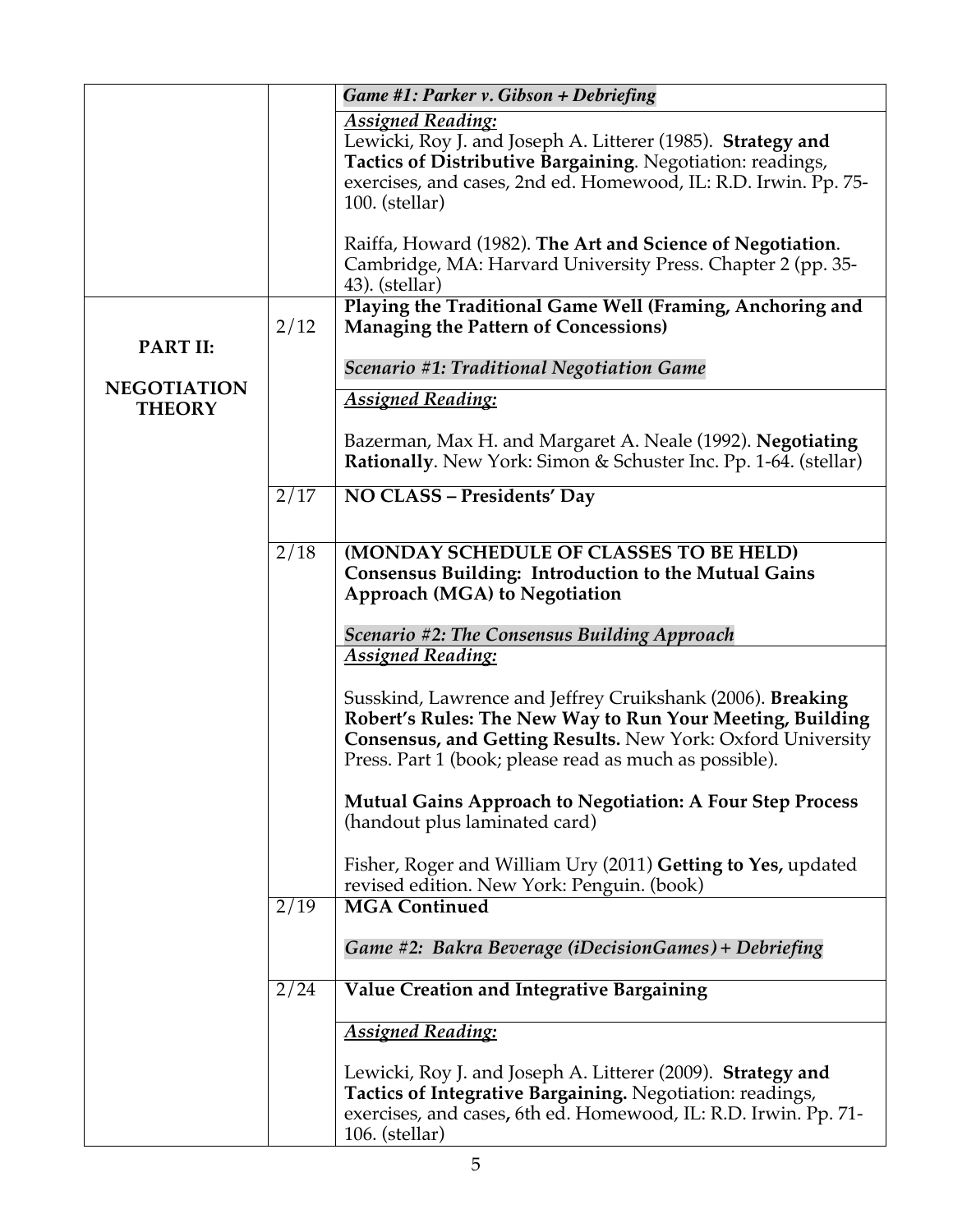|                                         | 2/26 | <b>Multi-party Negotiation Theory (Conflict Assessment)</b>                                                                                                                                                                                                        |
|-----------------------------------------|------|--------------------------------------------------------------------------------------------------------------------------------------------------------------------------------------------------------------------------------------------------------------------|
|                                         |      | Game #3: Three Party Game + Debriefing                                                                                                                                                                                                                             |
|                                         |      | <b>Assigned Reading:</b>                                                                                                                                                                                                                                           |
|                                         |      | Sebenius, James (1994). Sequencing to Build Coalitions: With<br>whom should I talk first? Wise Choices: Decisions, Games, and<br>Negotiations. R. Zeckerhauser, R. Keeney, and J. Sebenius (eds.)<br>Boston: Harvard Business School Press. Pp. 324-348. (stellar) |
|                                         |      | Susskind, Lawrence and Larry Crump (2009). Introduction.<br>Theory and Practice of Public Dispute Resolution (Multiparty<br>Negotiation, Vol. 2) London: Sage. (stellar)                                                                                           |
|                                         | 3/2  | <b>Multi-party Negotiation Theory continued</b>                                                                                                                                                                                                                    |
|                                         |      | Game #4: Harborco (iDecisionGames)                                                                                                                                                                                                                                 |
|                                         |      | <b>Assigned Reading:</b>                                                                                                                                                                                                                                           |
|                                         |      | Raiffa, Howard (1982). The Art and Science of Negotiation.<br>Cambridge, MA: Harvard University Press. Pp. 257-274. (stellar)                                                                                                                                      |
|                                         | 3/4  | Game #4 Debriefing;                                                                                                                                                                                                                                                |
|                                         |      | <b>Introduction to Facilitation</b>                                                                                                                                                                                                                                |
|                                         |      | Scenario #3: Facilitation                                                                                                                                                                                                                                          |
|                                         |      | <b>Assigned Reading:</b>                                                                                                                                                                                                                                           |
|                                         |      | Straus, David (1999). Managing Meetings to Build Consensus.<br>The Consensus Building Handbook. L. Susskind, S. McKearnan,<br>and J. Thomas-Larmer (eds.) Thousand Oaks, CA: Sage. Chapter<br>7. Pp. 287-324. (stellar)                                            |
|                                         |      | Schwarz, Roger M. (1994). Group Facilitation and the Role of<br>the Facilitator, What Makes Work Groups Effective, The<br><b>Skilled Facilitator: Practical Wisdom for Developing Effective</b><br>Groups. San Francisco: Jossey Bass. Pp. 3-41. (stellar)         |
|                                         | 3/9  | Roles and Responsibilities of the Facilitator in a Public<br><b>Disputes Context</b>                                                                                                                                                                               |
|                                         |      | <b>Assigned Reading:</b>                                                                                                                                                                                                                                           |
| <b>PART III:</b><br><b>FACILITATION</b> |      | Thayer-Hart, Nancy (ed.) (2007). The Facilitator's Tool Kit: A<br>Guide for Helping Groups Get Results. University of<br>Wisconsin System Board of Regents (stellar)                                                                                               |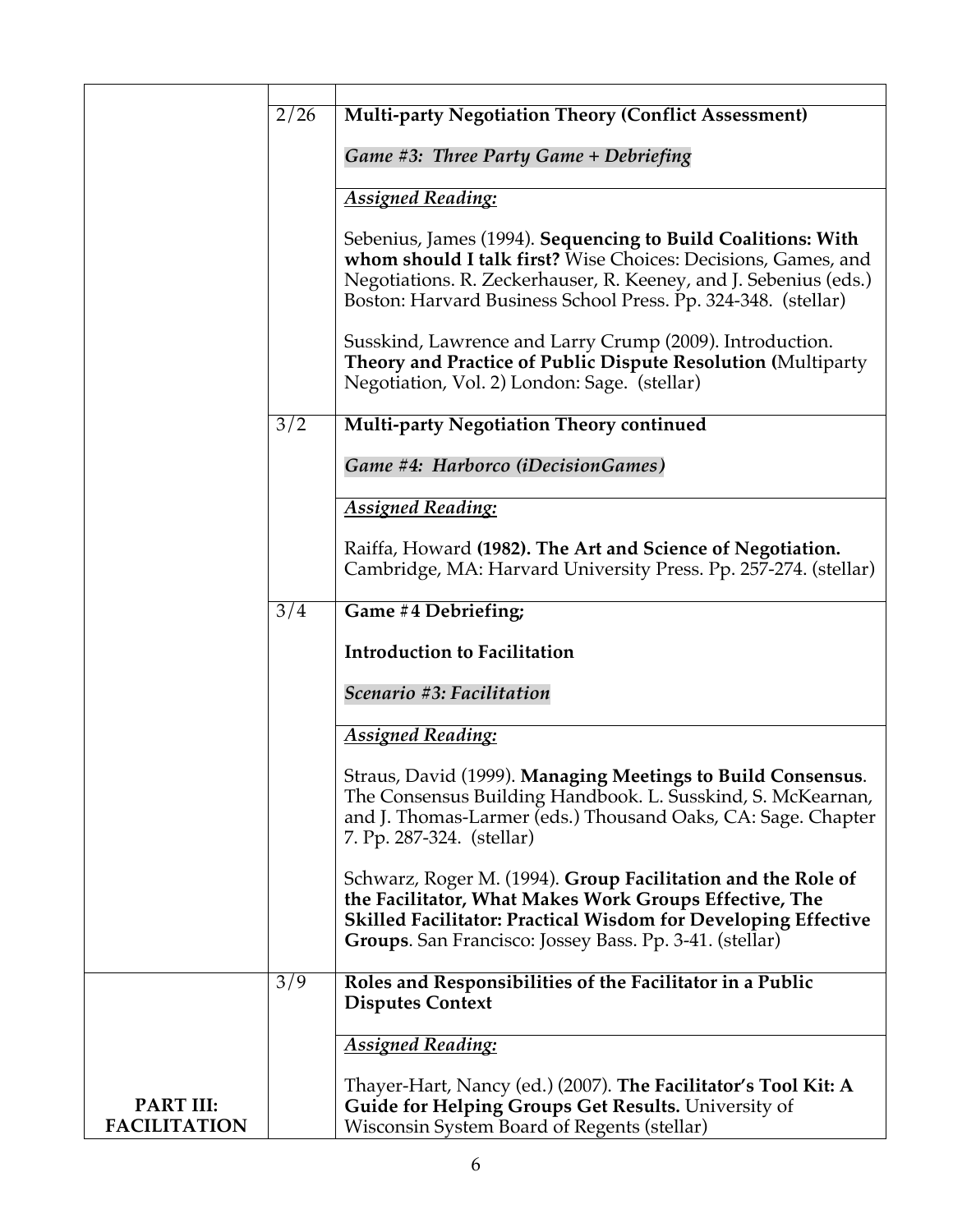|                                     | 3/11                | <b>Gender and Negotiation</b>                                                                                                                                                                                      |
|-------------------------------------|---------------------|--------------------------------------------------------------------------------------------------------------------------------------------------------------------------------------------------------------------|
|                                     |                     |                                                                                                                                                                                                                    |
|                                     |                     | Scenario #4: Gender and Negotiation                                                                                                                                                                                |
|                                     |                     | <b>Assigned Reading:</b>                                                                                                                                                                                           |
|                                     |                     | Bowles, Hannah Riley. (2013). Psychological perspectives on<br>gender in negotiation. In M. K. Ryan & N. R. Branscombe<br>(Eds.), The Sage Handbook of Gender and Psychology. (stellar)                            |
|                                     |                     | OPTIONAL: Tinsley, Catherine et al. (2009) Women at the<br>bargaining table: pitfalls and prospects, Marquette University<br>Law School Legal Studies Research Paper Series, 09-19: 1-20.<br>(stellar)             |
|                                     |                     | OPTIONAL: The WAPPP Wire: "Social Norms and Stereotypes:<br>What Happens When Everyone's a Little Bit Sexist?" (stellar)                                                                                           |
|                                     | 3/16                | The Process of Facilitating a Public Meeting                                                                                                                                                                       |
|                                     |                     | Game #5: Dirty Stuff                                                                                                                                                                                               |
|                                     | 3/18                | <b>Game #5 Debriefing</b>                                                                                                                                                                                          |
|                                     |                     |                                                                                                                                                                                                                    |
|                                     | 3/23<br>and<br>3/25 | NO CLASS-Spring Break                                                                                                                                                                                              |
|                                     | 3/30                | <b>Introduction to Mediation</b>                                                                                                                                                                                   |
|                                     |                     | <b>Assigned Reading:</b>                                                                                                                                                                                           |
| <b>PART IV:</b><br><b>MEDIATION</b> |                     | Susskind, Lawrence and Connie Ozawa (1984). Mediated<br>Negotiation in the Public Sector: The Planner as Mediator.<br>Journal of Planning Education and Research, 4(1). Pp. 5-15.<br>(stellar)                     |
|                                     |                     | Moore, Christopher W. (1986). How Mediation Works, The<br><b>Mediation Process: Practical Strategies for Resolving Conflict,</b><br>San Francisco: Jossey Bass. Pp. 13-43. (stellar)                               |
|                                     |                     | Optional reading: Nolon, Sean (2012). Second Best Practices?:<br><b>Addressing Mediation's Definitional Problems in</b><br><b>Environmental Siting Disputes.</b> Idaho Law Review, 49. Pp. 70-<br>$119.$ (stellar) |
|                                     | 4/1                 | Roles and Responsibilities of the Mediator                                                                                                                                                                         |
|                                     |                     | Scenario #5: Roles and Responsibilities of Public Sector<br><b>Mediators</b>                                                                                                                                       |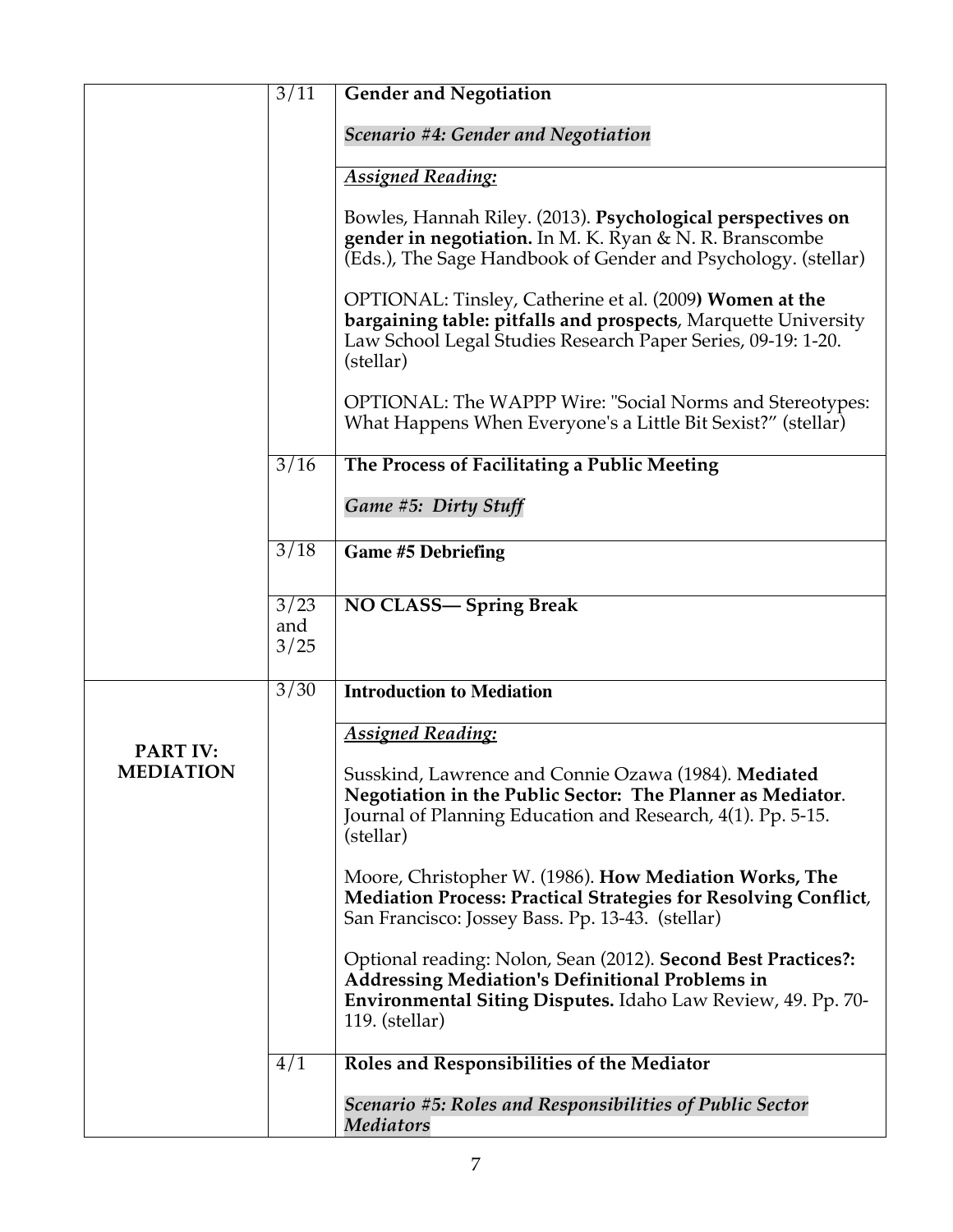|                  | <b>Assigned Reading:</b>                                                                                                                                                                                                                       |
|------------------|------------------------------------------------------------------------------------------------------------------------------------------------------------------------------------------------------------------------------------------------|
|                  | Forester, John and David Stitzel (1989). Beyond Neutrality: The<br>Possibilities of Activist Mediation in Public Sector Conflicts.<br>Negotiation Journal, 5(3). (stellar)                                                                     |
|                  | Susskind, Lawrence and Jennifer Thomas-Larmer (1999).<br><b>Conducting a Conflict Assessment.</b> The Consensus Building<br>Handbook. L. Susskind, S. McKearnan, and J. Thomas-Larmer<br>(eds.) Thousand Oaks, CA: Sage. Pp. 99-136. (stellar) |
|                  | Mayer, Bernard, Joseph Stulberg, Lawrence Susskind, and John<br>Lande (2012) Panel Discussion-Core Values of Dispute<br>Resolution: Is Neutrality Necessary? Marquette Law Review,<br>95(3). Pp: 806-828. (stellar)                            |
| 4/6              | Game #6: Hydropower in Santales (iDecisionGames)                                                                                                                                                                                               |
|                  | <b>Assigned Reading:</b>                                                                                                                                                                                                                       |
|                  | Fisher, Roger (1983). Negotiating Power. American Behavioral<br>Scientist, 27. Pp. 149-166. (stellar)                                                                                                                                          |
| $\overline{4/8}$ | Game #6 Debriefing; Roles and Responsibilities of Mediators<br>(and Planners as Mediators)                                                                                                                                                     |
| 4/13             | Game #7: Pablo-Burford (Part I)                                                                                                                                                                                                                |
| 4/15             | Game #7 (cont.): Pablo-Burford (Part II)                                                                                                                                                                                                       |
|                  | Game #7 Debriefing                                                                                                                                                                                                                             |
| 4/20             | <b>NO CLASS - Patriots Day</b>                                                                                                                                                                                                                 |
| 4/22             | The Ethics of Mediation and Dispute Resolution; Cross-<br><b>Cultural Applications of Public Dispute Mediation</b>                                                                                                                             |
|                  | Scenario #6: A Call to Prayer                                                                                                                                                                                                                  |
|                  | <b>Assigned Reading:</b>                                                                                                                                                                                                                       |
|                  | Gensberg, Alexis (2003). Mediating Inequality: Mediators'<br>perspectives on power imbalances in public disputes.<br>Cambridge, MA: Program on Negotiation. Pp. 4, 23-31, 60-63,<br>71-72. (stellar)                                           |
|                  | Waldman, Ellen (2011). Mediation Ethics: Cases and<br>commentaries. San Francisco: Jossey-Bass. Chapter 6 and<br>Chapter 8. (stellar)                                                                                                          |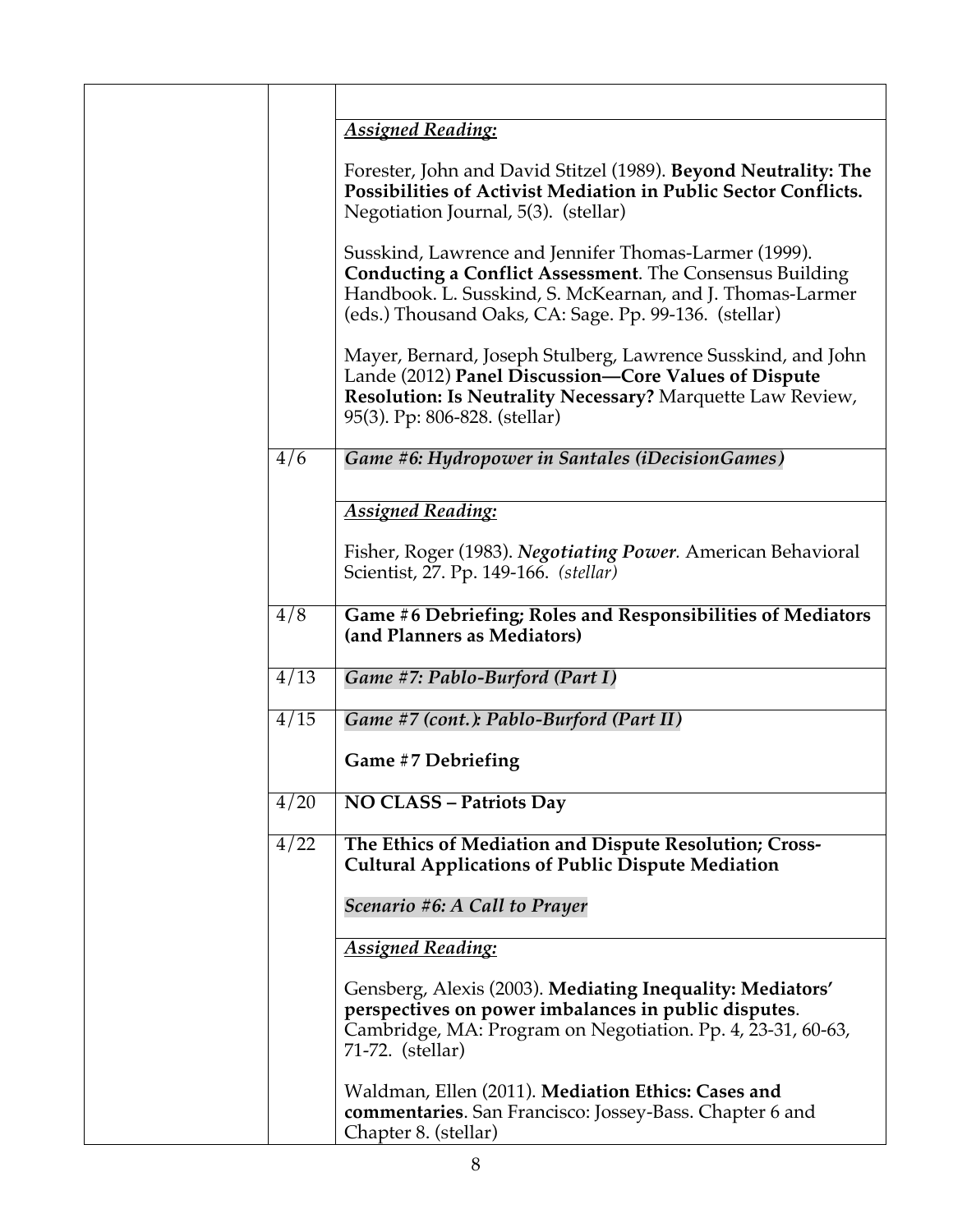|                                                 |      | Avruch, Kevin (1998). Culture and Conflict Resolution.<br>Washington, DC: United States Institute of Peace. Parts 3-4 (pp.<br>57-108). (stellar)<br><u>Assigned Video (watch before class):</u><br>Cross-Cultural Negotiation Video: Expert Scholars Share Their<br>Strategies & Stories (stellar) |
|-------------------------------------------------|------|----------------------------------------------------------------------------------------------------------------------------------------------------------------------------------------------------------------------------------------------------------------------------------------------------|
| <b>PART V: DISPUTE</b>                          | 4/27 | Introduction to Dispute Systems Design in the Public Sector<br>(Rule-making, rate setting, etc.)<br>Exercise: Negotiating with a Newtonian                                                                                                                                                         |
| <b>SYSTEMS</b>                                  |      |                                                                                                                                                                                                                                                                                                    |
| <b>DESIGN</b>                                   |      | <b>Assigned Reading:</b>                                                                                                                                                                                                                                                                           |
|                                                 |      | Rogers, Nancy C., Robert C. Bordone, et al. (2013), Designing<br>Systems and Processes for Managing Disputes, pp. 116-132.<br>(stellar)                                                                                                                                                            |
|                                                 |      | Costantino, Cathy A. and Christina Sickles Merchant (1995).<br>Designing conflict management systems: A guide to creating<br>productive and healthy organizations. San Francisco: Jossey-<br>Bass. Chapter 1 (pp. 1-66). (stellar)                                                                 |
|                                                 |      | Miller, Alyson (2009). What Human-Centered Design Can Tell<br>Us About the State of Dispute Systems Design, pp.1-56.<br>(stellar)                                                                                                                                                                  |
|                                                 |      | Optional Reading: Susskind, Babbitt and Segal (1993). When<br>ADR Becomes the Law: A Review of Federal Practice.<br>Negotiation Journal. (stellar)                                                                                                                                                 |
|                                                 | 4/29 | <b>Introduction to Values-based Disputes</b>                                                                                                                                                                                                                                                       |
| <b>PART VI: VALUE-</b><br><b>BASED DISPUTES</b> |      | Game #8: OutFest                                                                                                                                                                                                                                                                                   |
|                                                 |      | <b>Assigned Reading:</b>                                                                                                                                                                                                                                                                           |
|                                                 |      | Forester, John (1999). Dealing with Deep Value Differences.<br>The Consensus Building Handbook. L. Susskind, S. McKearnan,<br>and J. Thomas-Larmer (eds.) Thousand Oaks, CA: Sage. Chapter<br>12 (pp. 463-493). (stellar)                                                                          |
|                                                 |      | Susskind, Lawrence and Patrick Field (1997). Dealing with an<br>Angry Public: The Mutual Gains Approach. New York: The<br>Free Press. Chapters 1 and 6. (pp. 1-14; 152-197). (stellar)                                                                                                             |
|                                                 |      | Laws, David (1999). Representation of Stakeholder Interests.<br>The Consensus Building Handbook. L. Susskind, S. McKearnan,                                                                                                                                                                        |